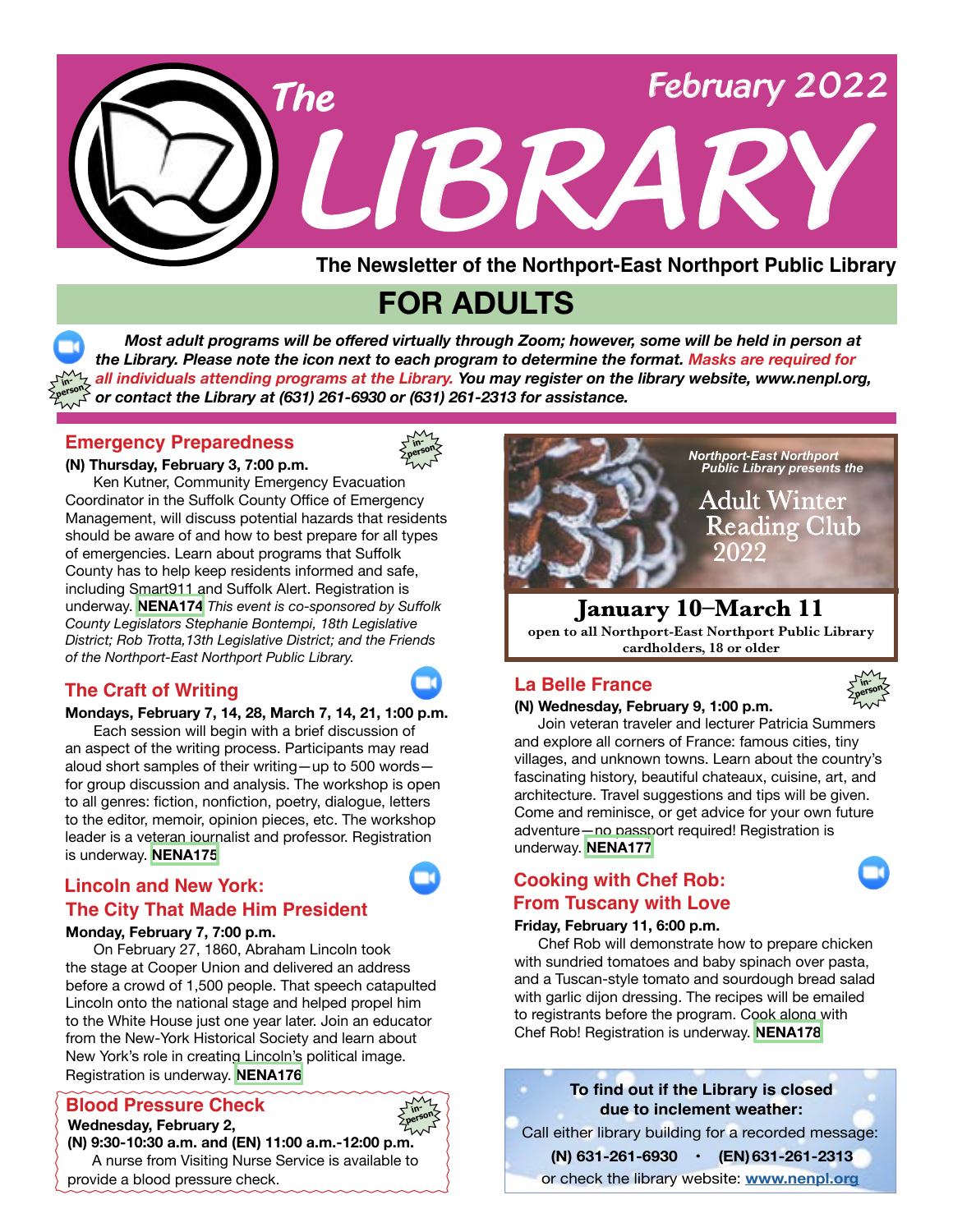# **FOR ADULTS**

**in-**

# **Defensive Driving Class**

#### **The Luigi Del Bianco Story (N) Saturday, February 12, 9:30 a.m.–3:30 p.m.** A representative from Empire Safety Council will conduct a 6-hour defensive driving class. Payment of \$30 is required at registration, by check, payable to **person**

"Empire Safety Council." *In-person registration at the* 

# *Northport building onl***y** *begins February 1*.

This program is limited to Northport-East Northport Public Library cardholders. **[NENA179](https://www.nenpl.org/events/defensive-driving-class-person-0)**

*Note: These courses promote safe driving and help participants maintain their driving skills. Check with your insurance company about the specific premium and point reductions available to you.*

# **The Jupiter Hammon Project**

#### **Tuesday, February 15, 6:30 p.m.**

 In recognition of Black History Month, Preservation Director Sarah Kautz will discuss Preservation Long Island's continuing work on the Jupiter Hammon Project. Hammon, who lived as an enslaved person at Lloyd Manor, authored a poem in 1760 which was the first to be published by an African-American born in North America. Registration is underway. **[NENA180](https://www.nenpl.org/events/jupiter-hammon-project-zoom)** *This program is co-sponsored by the public libraries in the Town of Huntington.*

# **Winter Blood Drive**

#### **(EN) Wednesday, February 16, 1:00–7:00 p.m.**

 Did you know every donation helps save up to three lives? The Library will host a winter blood drive sponsored by Long Island Blood Services. **Eligibility Criteria:**

#### • A Donor Card or ID with signature or photo

- A minimum weight of 110 pounds
- No tattoos within the past 3 months

 • Age 16-75 (16-year-olds must have signed parental permission; age 76 and older require a doctor's note)

• Eat a low-fat meal and drink plenty of fluids

 For questions concerning medical eligibility, call 800-688-0900. Appointments are preferred, however walk-ins are welcome if capacity permits. Due to the current COVID-19 pandemic and CDC guidelines, Long Island Blood Services requires that masks must be worn. Visit **<https://bit.ly/3pOPLlf>** to schedule your appointment.

#### **Classic Cinema:** *Dr. Strangelove, Or: How I Learned to* **inperson** *Stop Worrying and Love the Bomb*

#### **(N) Wednesday, February 16, 6:30 p.m.**

 Join Cinema Arts Centre co-director Dylan Skolnick to view and discuss *Dr. Strangelove, Or: How I Learned to Stop Worrying and Love the Bomb.* When a general orders an attack on the Russians, chaos erupts, and the President and his aides struggle to find a way to stop the impending doom. *S*tarring Peter Sellers, George C. Scott, and Sterling Hayden. (93 min.) Registration begins January 24. **[NENR357](https://www.nenpl.org/events/classic-cinema-dr-strangelove-or-how-i-learned-stop-worrying-and-love-bomb-person)**

# **Out of Rushmore's Shadow:**

#### **Thursday, February 17, 7:00 p.m.**

 Award-winning storyteller Lou Del Bianco portrays his grandfather Luigi Del Bianco, and recounts the tale of his ancestor's contribution as chief carver of one of our nation's greatest memorials, Mount Rushmore. Lou uses authentic photos, maps, and timelines to bring Luigi's story to life in this fascinating program. Registration is underway. **[NENA181](https://www.nenpl.org/events/out-rushmores-shadow-luigi-del-bianco-story-zoom)** *This program is cosponsored by the public libraries in the Town of Huntington.*

# **Making Pierogies with The Baking Coach**

#### **Tuesday, February 22, 3:00 p.m.**

 Join The Baking Coach and learn how to make delicious pierogies from scratch. Using potatoes and other ingredients, you will observe how to prepare the filling, mix the dough, and shape the pierogies. The recipe will be emailed to registrants before the program. Registration is underway. **[NENA192](https://www.nenpl.org/events/making-pierogies-baking-coach-zoom)**

# **Seals of New York**

#### **Wednesday, February 23, 6:30 p.m.**

 This lecture is an introduction to the different species of seals seen in New York waters. An educator from the New York Marine Rescue Center will discuss best practices when observing seals in their natural environment, how human interaction can negatively affect seals, common illnesses and injuries, and what is involved in their rehabilitation. You will also find out how to get involved in helping to protect and preserve our local marine environment. Registration is underway. **[NENA182](https://www.nenpl.org/events/seals-new-york-zoom)**

# **Plants for the Winter Garden**

#### **Thursday, February 24, 2:00 p.m.**

 For many, the winter garden is beige, gray, and brown; but it is during this cold, unforgiving season that we need our gardens the most! Garden coach Jessica Damiano will show you her favorite plants—including bloomers—that will turn your barren winter landscape into a wonderland. Registration is underway. **[NENA193](https://www.nenpl.org/events/plants-winter-garden-zoom)**

*Book Groups*

# **Between the Lines**

# **(N) Tuesday, February 8, 7:00 p.m.**

 Join Librarians Connor McCormack and Meagan White for a discussion of *The Maidens* by Alex Michaelides. Registration begins January 18. **[NENR349](https://www.nenpl.org/events/between-lines-person)**

# **Novel Ideas**

**(N) Monday, February 28, 7:00 p.m.** Join Librarian Candace Reeder to discuss *The Sweetness of Water* by

Nathan Harris. Registration is underway **[NENA183](https://www.nenpl.org/events/novel-ideas-person-0)**



**in-**





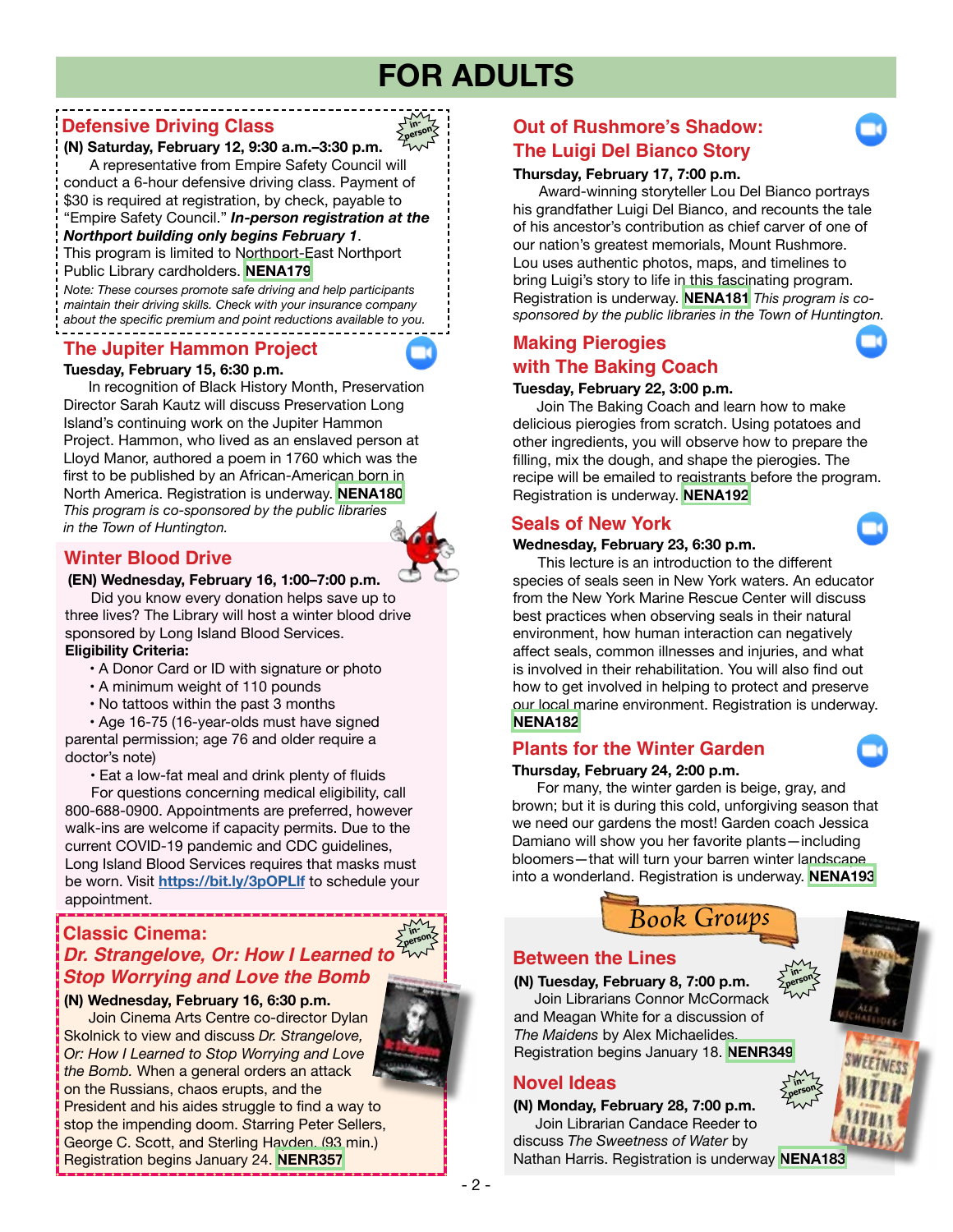# **FOR ADULTS**

# **Language Learning & Literacy**

# **Inglés básico para hispanohablantes**



#### **(EN) Sábados 5, 12, 19, 26 de febrero, 5, 12, 19, 26 de marzo, 2, 9 de abril, 11:00 a.m.**

 ¿Le gustaría comenzar a desarrollar habilidades básicas de inglés para usar en el trabajo o conversar con los maestros de sus hijos, o profesionales médicos y con los vecinos en su comunidad? Únase a nosotros para comenzar a practicar inglés en un ambiente informal, amigable, y relajado. Ven a conocer a sus vecinos y diviértese mientras aprende. La inscripción comienza el 14 de enero. **[NENR350](https://www.nenpl.org/events/ingles-basico-para-hispanohablantes-en-persona-basic-english-spanish-speakers-person-8)**

# **Basic English for Spanish Speakers**



**(EN) Saturdays, February 5, 12, 19, 26, March 5, 12, 19, 26, April 2, 9, 11:00 a.m.**

 Would you like to start developing basic English skills to use at work or to converse with your children's teachers, or medical professionals and with neighbors in your community? Join us to start practicing English in an informal, friendly and relaxed environment. Come meet your neighbors and have fun while you learn. Registration begins January 14th. **[NENR350](https://www.nenpl.org/events/ingles-basico-para-hispanohablantes-en-persona-basic-english-spanish-speakers-person-8)**

# **Pronunciation Practice**

**Mondays, February 7, 14, 28, 6:00 p.m.** Registration is underway. **[NENR341](https://www.nenpl.org/events/pronunciation-practice-zoom-3) Mondays, March 7, 14, 21, 28, April 4, 11, 25, 6:00 p.m.** Registration begins February 28. **[NENR352](https://www.nenpl.org/events/pronunciation-practice-zoom-14)**

Improve your English pronunciation skills with a certified Speech Language Pathologist and Accent Modification Trainer. You will learn how to use Standard American English sounds and strategies that will help you to get your point across.

# **Youth Mental Health First Aid Medicare Counseling**

#### **Thursday, March 3, 5:00–9:00 p.m.**

 Youth Mental Health First Aid teaches parents/guardians and adults who work with youth (ages 12-18) how to identify, understand, and respond to signs of mental illness and substance use disorders. This training is designed to give you the skills to reach out and provide initial support to adolescents who may be developing a mental health related crisis, and help connect them to the appropriate care. **Step One**: First Aiders will receive log in details approximately one week prior for a 2-hour, self-paced class (to be completed by March 1). **Step Two**: Participants will then attend a 4-hour, instructor-led Zoom session on March 3. You will only receive Zoom session details if you complete the self-paced class. You must complete both steps to receive the certificate. Registration begins February 1. **[NENR356](https://www.nenpl.org/events/youth-mental-health-first-aid-zoom)** *This program is co-sponsored by the Northport-East Northport Community Drug and Alcohol Task Force.*

# **Dynamic English**

**Thursdays, February 3, 10, 17, 7:00 p.m.**  Registration is underway. **[NENR342](https://www.nenpl.org/events/dynamic-english-zoom-5)**

**Thursdays, March 3, 17, 24, 31, 7:00 p.m.** Registration begins February 18. **[NENR351](https://www.nenpl.org/events/dynamic-english-zoom-9)**

 Develop your English vocabulary, grammar, reading, and pronunciation with this friendly English conversation group.

# **Quick Reads**

#### **Tuesday, March 1, 7:00 p.m.**

This informal reading group is designed for intermediate English language learners and for those who would like to develop their literacy skills. The reading selection will be emailed one week after registration. Registration begins February 1. **[NENR353](https://www.nenpl.org/events/quick-reads-zoom-0)**

# **Everyday Spanish**

**Tuesdays, March 1, 8, 15, 22, 29, April 5, 12, 26, 4:00 p.m.**

Spanish conversation with a focus on building listening skills, improving comprehension, and mastering key vocabulary to help you start conversing in Spanish immediately. Please note: this is not a traditional leveled Spanish language class. Registration begins February 18. **[NENR354](https://www.nenpl.org/events/everyday-spanish-zoom-16)**



# **Getting Started with Mango—Italian**

#### **(EN) Wednesdays, March 2, 9, 16, 23, 30, 2:00 p.m.**

Ciao amici! Interested in starting to learn Italian or to refresh your memory of what you have learned in the past? This series will get you started with Mango, a language learning site and app, which the Library offers to patrons. Every week we will go over the first few Mango lessons together and learn about other resources available to help immerse yourself in the language. Registration begins February 18. **[NENR355](https://www.nenpl.org/events/getting-started-magno-italian-person-3)**

**Wednesday, February 9 (by phone), 10:00 a.m. [NENA184](https://www.nenpl.org/events/medicare-counseling-northport-phone-3) 10:30 a.m. [NENA185](https://www.nenpl.org/events/medicare-counseling-northport-phone-4) 11:00 a.m. [NENA186](https://www.nenpl.org/events/medicare-counseling-northport-phone-5) 11:30 a.m. [NENA187](https://www.nenpl.org/events/medicare-counseling-phone-3) or (N) Tuesday, February 15 (in-person), 10:00 a.m. [NENA188](https://www.nenpl.org/events/medicare-counseling-person) 10:30 a.m. [NENA189](https://www.nenpl.org/events/medicare-counseling-person-0) 11:00 a.m. [NENA190](https://www.nenpl.org/events/medicare-counseling-person-1) 11:30 a.m. [NENA191](https://www.nenpl.org/events/medicare-counseling-person-2)**

A volunteer from the Health Insurance Information Counseling and Assistance Program (HIICAP) of the Retired Senior Volunteer Program of Suffolk County (RSVP) will answer your questions about Medicare and supplementary insurance in a one-on-one consultation. Registration begins February 1.



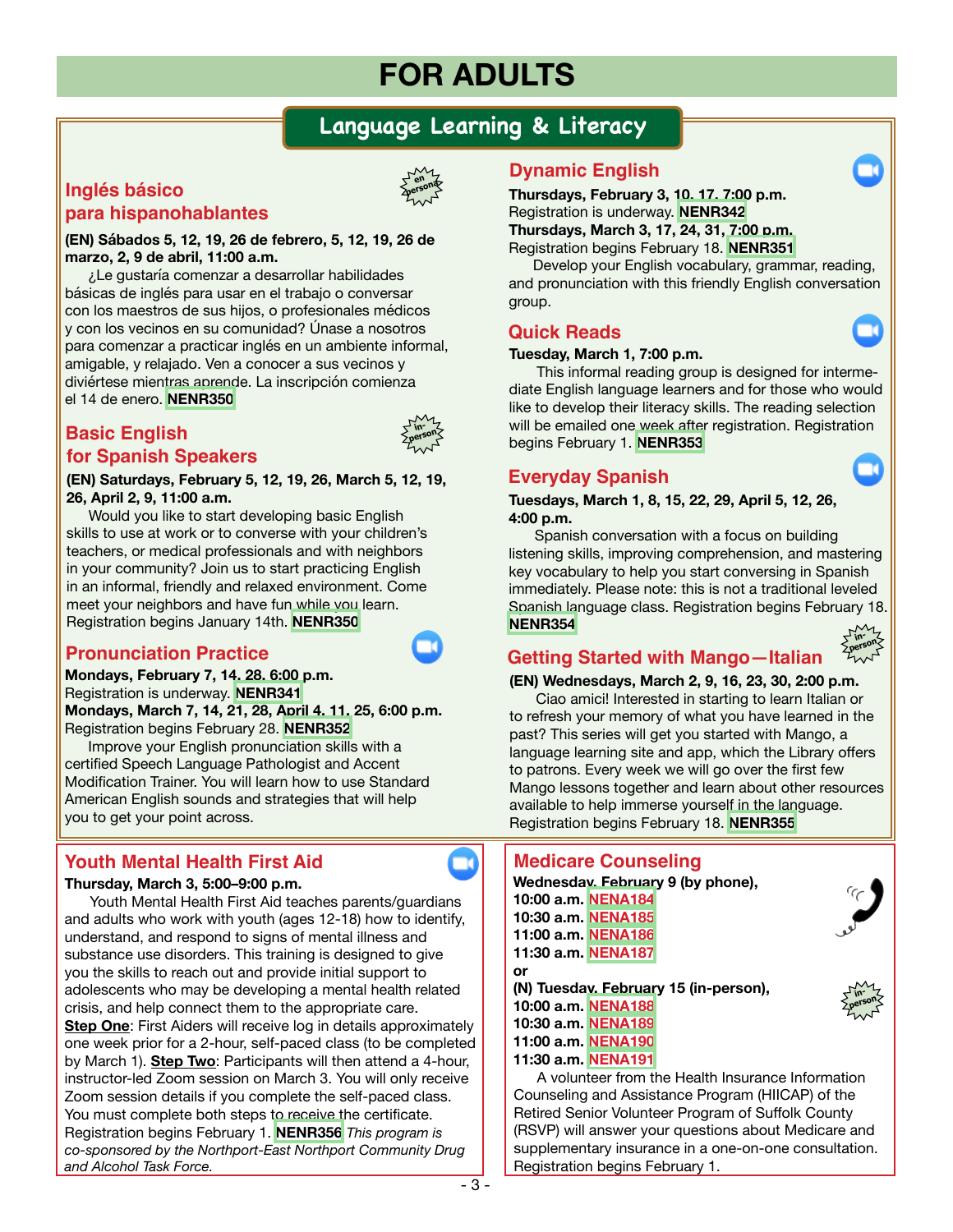# **FOR ADULTS**

# **Computer and Technology Classes**



#### **All About Streaming Services**

#### **Thursday, February 3, 7:00 p.m.**

 There are ways to access TV and movies other than using a cable provider. In this class you will learn about Internet-based streaming and the services available from various providers, including the Library. Registration is underway. **[NENC505](https://www.nenpl.org/events/all-about-streaming-services-zoom)**

# **Introduction to Google Sheets**



#### **Tuesday, February 8, 6:30 p.m.**

 Learn the basics of the spreadsheet application Google Sheets including workbook creation, data entry in cells, formulas, and formatting text and pages. Prerequisitie: you must have a Google account and password before class begins. If you need an account, you may contact a Reference Librarian for assistance. Registration is underway. **[NENC506](https://www.nenpl.org/events/introduction-google-sheets-zoom)**

# **Windows Computer Cleanup and Security**

#### **Thursday, February 10, 7:00 p.m.**

 Learn how to clean up and speed up your Windows computer, protect it from viruses and spyware, minimize junk email, and more. For intermediate computer users. Registration is underway. **[NENC507](https://www.nenpl.org/events/windows-computer-cleanup-and-security-zoom)**

# **How to Use Your Digital Camera**

#### **Thursday, February 17, 7:00 p.m.**

 Learn how to use the basic features of a digital camera such as flash settings, optical and digital zoom, menu settings, and image quality. Have your digital camera and manual on hand, or just follow along. Registration is underway. **[NENC508](https://www.nenpl.org/events/how-use-your-digital-camera-zoom)**

# **Introduction to Craigslist**

#### **Thursday, March 3, 7:00 p.m.**

 Would you like to buy or sell items on the popular classified advertising website craigslist.org? This lecture will cover the basics of account creation, checking reliability of sellers and buyers, online safety, and more. Registration is underway. **[NENC509](https://www.nenpl.org/events/introduction-craigslist-zoom)**



j

 AARP Foundation Tax-Aide is a free tax counseling and preparation service, helping taxpayers of all ages (AARP membership is not required). Although there will be no AARP tax assistance at the

Library this season, interested patrons may visit the AARP Foundation website:

> **[www.aarpfoundation.org/taxaide](http://www.aarpfoundation.org/taxaide)** or call the information hotline:  **888-AARP-NOW (888-227-7669)**

**Information Alert from the Board of Trustees**

The Board of Trustees has set the annual Library Vote for Tuesday, April 5, 2022. Voting will be for two purposes: to vote on the library budget for 2022–2023 and to elect two trustees: the first for a term commencing immediately upon election and ending on June 30, 2023; the second to a five-year term commencing July 1, 2022 and ending on June 30, 2027. Eligible candidates must be 18 years of age or older and a resident of the Northport-East Northport School District #4**.**

 Petitions for nominating candidates for the office of trustee will be available from the Business Office at the Northport Library, 151 Laurel Avenue, Monday through Friday from 9:00 a.m. to 4:00 p.m., beginning February 7, 2022. The last filing date is March 7, 2022.



Following a successful preview in December, the Library is announcing the introduction of a new website which features a more modern appearance and easier navigation. This new website is home to a program registration component which provides greater calendar integration. We know that it is difficult to say goodbye to a design which has served the community for more than 20 years; however, we hope that the new website will further your discoveries about all of the great services, programs, and resources available at the Northport-East Northport Public Library.



**Attention OverDrive app users: It's time to move to Libby!**

 The OverDrive app will be retired in February 2022. Libby will become the primary app for accessing the OverDrive ebook, audiobook, and movie collection. Download Libby from your app store, and switch to Libby today!

 Visit or call the Reference Desk for assistance, or visit: **[resources.overdrive.com/libby](http://resources.overdrive.com/libby)**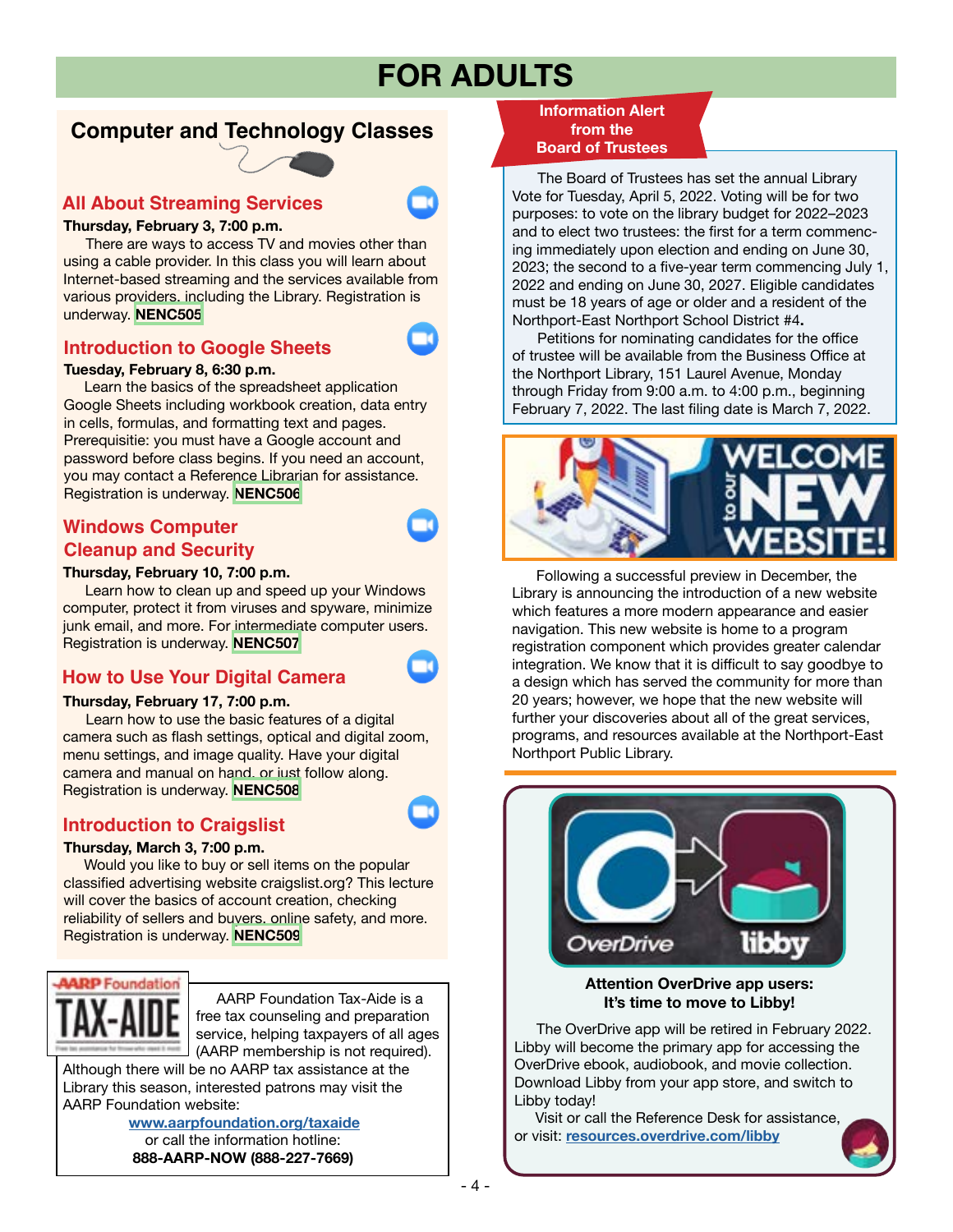# **FOR TEENS**

**inperson**

 *Most teen programs will be offered virtually through Zoom; however, some will be held in person at the Library. Please note the icon next to each program to determine the format. Masks are required for all individuals attending programs at the Library. All teen programs, Take and Make Kits, and volunteer opportunities are limited to Northport-East Northport Public Library cardholders only. You may register on the library website, www.nenpl.org, using your library card barcode and password, or contact the Library at (631) 261-6930 or (631) 261-2313 for assistance.*

**Registration for the following Teen Programs begins February 1. Teen Programs** 

# **Nintendo Night: Party Games**

## **Friday, February 11, 7:00–8:00 p.m.**

Join your fellow gaming fans in this celebration of all things Nintendo. We will discuss the history of Nintendo games, participate in a quiz and fan art contest, and make a cool craft. This month we will be discussing the party game genre. Pick up your participation packet at the Teen Center by February 10. **[NENY950](https://www.nenpl.org/events/nintendo-night-party-games-zoom)**

# **Clay Class: Kawaii Pizza**

#### **Saturday, February 12, 2:00–2:30 p.m.**

 Kick back, relax, and make something cool using air dry clay. This month we will be making a Kawaii Clay Pizza. Pick up your participation packet at the Teen Center by February 11. **[NENY949](https://www.nenpl.org/events/clay-class-kawaii-pizza-zoom)**

# **Snack Around the World: Japan**

#### **Friday, February 18, 7:00–8:00 p.m.**

Discover the culinary delights of different countries in this discussion club. We will sample two different international snacks and discuss our favorite international media. Pick up your participation packet at the Teen Center by February 17. **[NENY951](https://www.nenpl.org/events/snack-around-world-japan-zoom)** *Note: Snack foods may contain potential food allergens. Please review ingredients with a parent or guardian before eating this food.*

# **Take and Make Kits**

#### **Registration and pickup begin February 1.**

 Kits are to be picked up at the Teen Center. All materials are provided. Please note: *Your registration will be canceled if kit is not picked up by February 25.*

## **Ceramic Heart**

 Use acrylic paints to decorate this Valentine's Day-inspired craft. **[NENY952](https://www.nenpl.org/events/ceramic-heart-take-and-make)**

# **No-Sew Smiley Face Pillow**

 Make a knotted fleece pillow using super colorful soft fleece. **[NENY953](https://www.nenpl.org/events/no-sew-smiley-face-pillow-take-and-make)**

# **Ursa Major Bear Constellation Mini Wall Decoration**



 Paint your own mini bear-shaped Ursa Major constellation wooden wall decoration. **[NENY954](https://www.nenpl.org/events/ursa-major-bear-constellation-mini-wall-decoration-take-and-make)**

# **Teen Volunteer Opportunities**

*Open to students in grades 7–12*

**Registration for the following Teen Volunteer Opportunities begins February 1.** *You may choose one Volunteer Opportunity in addition to Teen Advisory Board.*

## **Teen Advisory Board**



**(EN) Wednesday, February 9, 7:00–8:00 p.m.** Create an adorable birdhouse for National Bird Feeding Month. Earn one hour of community service credit. **[NENY955](https://www.nenpl.org/events/teen-advisory-board-person)**



## **Book Swap Volunteers**

**(N) Thursday, February 24, 10:15 a.m.–12:15 p.m.** Enthusiastic teens needed to help children select books at our book exchange. Earn two hours of community service credit. **[NENY956](https://www.nenpl.org/events/book-swap-volunteers-person)**

# **Animal Placemats for Local Shelters**



 Design placemats with markers and paint for our local animal shelters. Paper and examples

will be supplied and can be picked up at the Teen Center after registering. Be creative! Decorate two placemats and return them by February 28 to receive one hour of community service credit. **[NENY957](https://www.nenpl.org/events/animal-placemats-local-shelters)**

# **Cards for Hospitalized Kids**

Brighten up someone's day with a handmade card and a friendly message. *Cards for Hospitalized Kids* (CFHK) is an internationally recognized charitable organization that spreads hope, joy, and magic to hospitalized kids across America through uplifting cards. Cards and directions are available after registration in the Teen Center. Decorate two cards and email a photo of your cards by February 28 to **teenvolunteer@nenpl.org** and receive one hour of community service credit. **[NENY958](https://www.nenpl.org/events/cards-hospitalized-kids)**

# **"Pot of Gold" Mosaic Sign for Local Senior Center**



 Pick up a packet from the Teen Center and decorate this St. Patrick's Day craft for a local senior center. Return your completed craft to the Teen Center by February 28 to receive 1.5 hours of community service credit. **[NENY959](https://www.nenpl.org/events/pot-gold-mosaic-sign-local-senior-center)**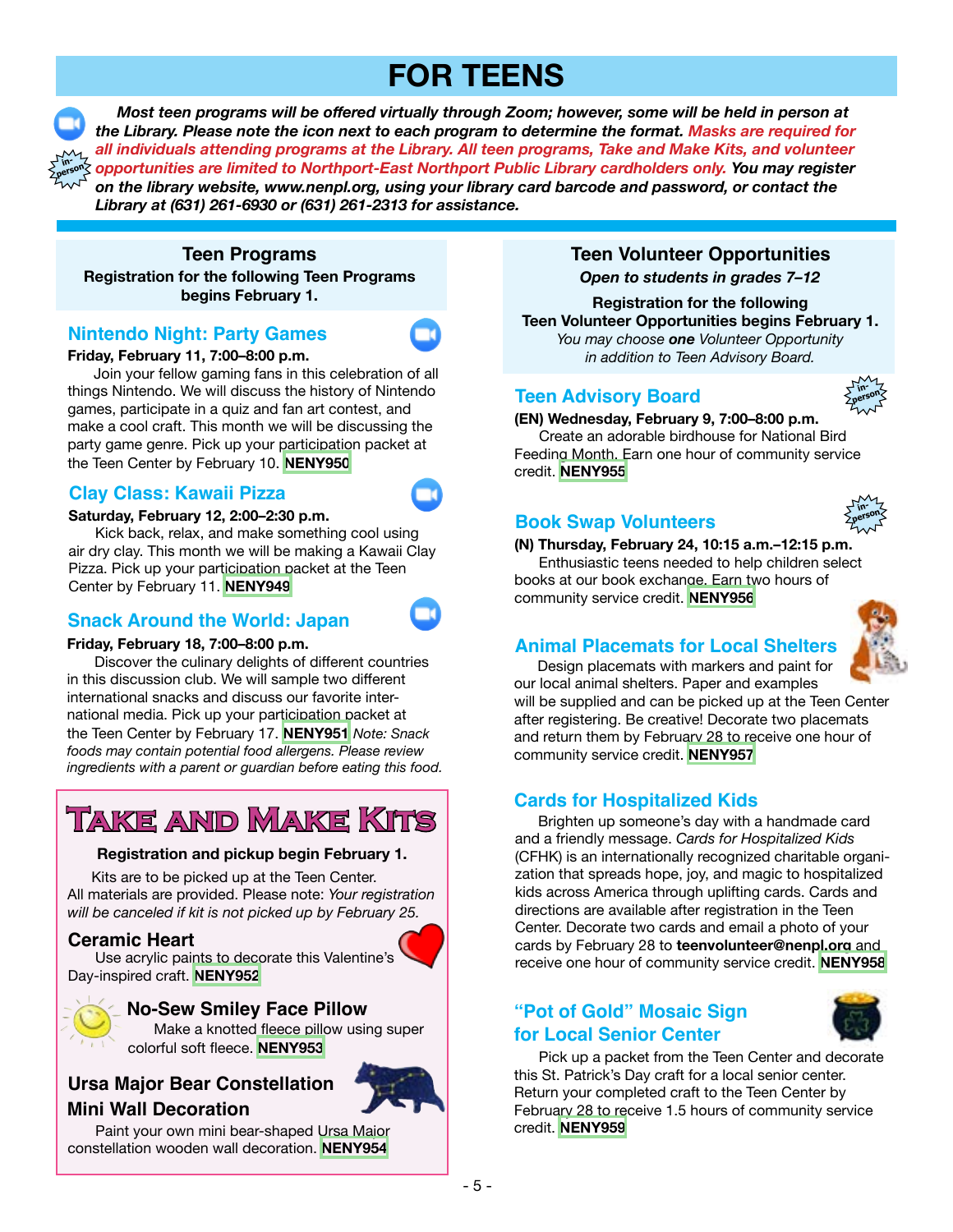# **FOR CHILDREN**

 *Children's and family programs will be offered in a variety of formats—virtually through Zoom, in person, as prerecorded videos, and as kits. Please note the icon next to each program to determine the format. Masks are required for all children two years and up and adults attending programs at the Library. You may register for programs on the library website, www.nenpl.org, or contact the Library at (631) 261-6930 or (631) 261-2313 for assistance.* **person**



**inperson**

**inperson**

**inperson**



**in-**

**Registration for the following single and series programs is underway. All Road to Reading programs are in-person. (One series program per child, please.)**

# **Baby Signing Time**

# **(N) Wednesdays, February 2, 9, 16, 10:00 a.m.**

*Children birth–23 months with adult; siblings welcome* Learn some basic signs with your baby to enhance their developing communication skills. (45 min.) **[NENJ458](https://www.nenpl.org/events/baby-signing-time-person-1)**

# **Books a Poppin'**



**inperson**

# **(EN) Fridays, February 11, 18, March 4, 10:00 a.m.**

*Children birth–5 years with adult; siblings welcome* We will read stories, sing songs, share rhymes and fingerplays, and have fun in this interactive storytime. (30 min.) **[NENJ472](https://www.nenpl.org/events/books-poppin-person-7)**



# **Love Letters Pajama Storytime**

#### **(EN) Tuesday, February 15, 7:00 p.m.**

*Children birth–5 years with adult; siblings welcome* Join us for this evening family storytime featuring our favorite alphabet books and songs. (30 min.) **[NENJ473](https://www.nenpl.org/events/love-letters-pajama-storytime)**

# **Babies Boogie**



**take home kit**

# **(EN) Thursday, February 10, 10:00 a.m.**

*Children 6–23 months with adult; siblings welcome* Your little musician will be singing and moving to songs from around the world and keeping the beat with props and musical instruments. (45 min.) **[NENJ470](https://www.nenpl.org/events/babies-boogie-person)**

# **Lots of Love Take Home Craft**

## **Kit available Tuesday, February 1**

*Children 3 years and up*

 Make a special Valentine's Day craft for someone you love. No registration required.

# **Adventures in Art: LEGO Art**

#### **Video available Tuesday, February 1– Monday, February 28**



 Join Museum Educator Tami Wood to explore the amazing work of "brick" artist Nathan Sawaya, then use your own LEGOs to create art at home. The video will be available on the library website:  **[www.nenpl.org/children](http://www.nenpl.org/children)**

throughout the month of February.

# **Sing & Play**

#### **(EN) Mondays, February 7, 14, 28, 10:00 a.m. [NENJ467](https://www.nenpl.org/events/sing-play-person-13) or 11:00 a.m. [NENJ468](https://www.nenpl.org/events/sing-play-person-16)**

*Children 1–3 years with adult; siblings welcome* Have fun with Molly Mouse. Sing songs and rhymes while using scarves, bells, balls, and more. (30 min.)

**Toddlers Tango**

#### **(EN) Thursday, February 10, 11:00 a.m.**

*Children 2–4 years with adult; siblings welcome* Clap your hands and stomp your feet in this highenergy music and movement program. (45 min.) **[NENJ471](https://www.nenpl.org/events/toddlers-tango-person)**

# **Time for Tots**

#### **(N) Tuesdays, February 8, 15, March 1, 10:00 a.m.**

*Children 2–5 years with adult; siblings welcome* You and your child will enjoy fun and educational activities designed to encourage early reading, math, and social readiness skills. (60 min.) **[NENJ469](https://www.nenpl.org/events/time-tots-person-7)**



#### **World Thinking Day Craft Kit available Monday, February 14** *Children in grades K–5*

 February 22 is a day of international friendship and a time to think about ways to improve the lives of kids around the world. Celebrate by making a 3D globe to help you identify different countries.

# **Culture**Grams



Explore CultureGrams!

 Kids can click on the world map to listen to national anthems, discover cultural information, recipes, and fun facts about 200 countries. Visit: **[www.nenpl.org/research](http://www.nenpl.org/research)**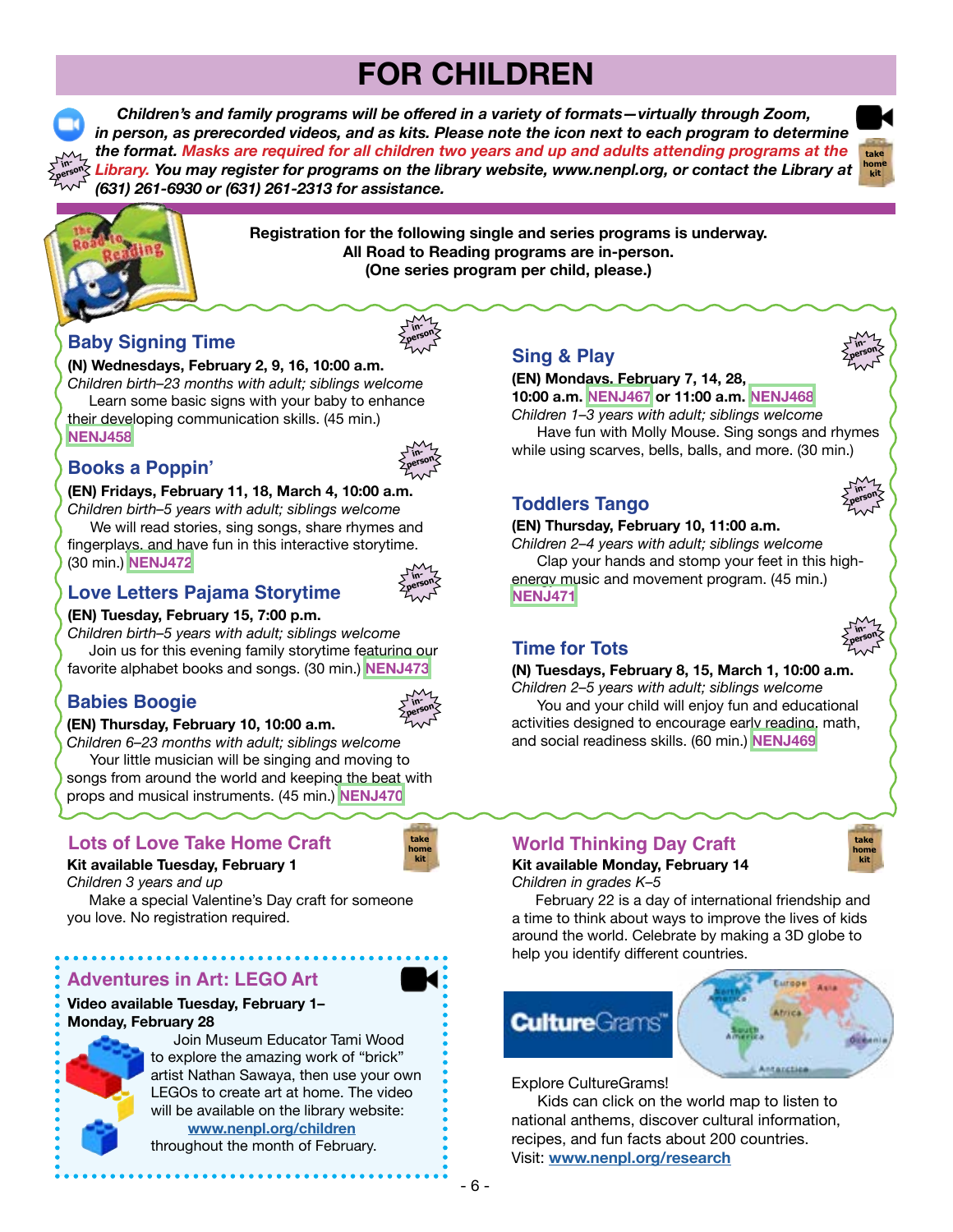# **FOR CHILDREN**

**inperson**

**inperson**

# **Baby & Me Yoga**

#### **(EN) Tuesday, February 15, 10:00 a.m.**

*Children birth–10 months with adult; no siblings please* Bond with your baby through gentle movements, songs, massage, and baby-friendly poses, while connecting with other caregivers. Please bring a soft blanket and baby toy. Registration is underway. (45 min.) **[NENJ474](https://www.nenpl.org/events/baby-and-me-yoga-person)**

# **Paws to Read**

**(N) Thursday, February 17, 6:30 p.m. [NENJ475](https://www.nenpl.org/events/paws-read-person-7) 6:45 p.m. [NENJ476](https://www.nenpl.org/events/paws-read-person-8) 7:00 p.m. [NENJ477](https://www.nenpl.org/events/paws-read-person-9) 7:15 p.m. [NENJ478](https://www.nenpl.org/events/paws-read-person-10)**

*Children in grades 1–5* Dogs are great listeners and provide a calming environment for kids to read aloud. Fetch a good book and sign up for a 15-minute reading session with a



# **2/22/22: Tutu Tuesday!**

certified therapy dog. Registration is underway.

 Children of any age will earn two prizes if they come into the Library on Tuesday, 2/22/22 sporting a tutu or ask for a wrist tutu to wear home!

# **Winter Art**



**inperson**

**inperson**

**inperson**

#### **(N) Wednesday, February 23, 3:00 p.m.**

*Children in grades K–5*

 Miss Maria from Le Petite Picassos will help young artists create a winter scene using acrylic paint and collage material on canvas. Please wear a smock or old t-shirt. Registration is underway. (60 min.) **[NENJ479](https://www.nenpl.org/events/winter-art-person)**

# **Book Swap**

#### **(N) Thursday, February 24, 10:30 a.m**



*Children 4–10 years with adult; siblings welcome*

 Come in anytime between 10:30 a.m and 12:00 p.m. to trade books from your home library for swap dollars and "purchase" preowned, new-to-you books. What a great way to recycle! (90 min.) Drop in—no registration required.

# **Storycrafters**

#### **(N) Friday, February 25, 2:00 p.m.**

*Children in grades K–5; adults and siblings welcome* Award-winning Hudson Valley storytellers Barry Marshall and Jeri Burns honor world cultures by telling traditional stories with a creative twist. They create a lively family program by integrating musical instruments, songs, and dances indigenous to region of origin. Registration begins February 7. (45 min.) **[NENJ481](https://www.nenpl.org/events/storycrafters-person)**

# **The Bookmark Spot**

*Stop by the Library and pick up the February bookmark by Jackson Raguzin. A reading list compiled by Children's Librarians is on the back.*



# **Design a Bookmark Contest through February 7**

 Children in grades K–5 are invited to submit their original designs for our Annual Design a Bookmark Contest. Entry guidelines and forms are available in the Children's Room. Twelve winning designs will be selected to decorate monthly bookmarks for the upcoming year.

 The deadline for entries is **Monday, February 7**. Winners will be announced in the April Library Newsletter.



# *Unique Biographies— Gotta Love 'Em!*

 Pick up a biography of someone interesting you may never have heard of, but who has done something amazing! Books for children of all reading levels will be on display for the month of February.